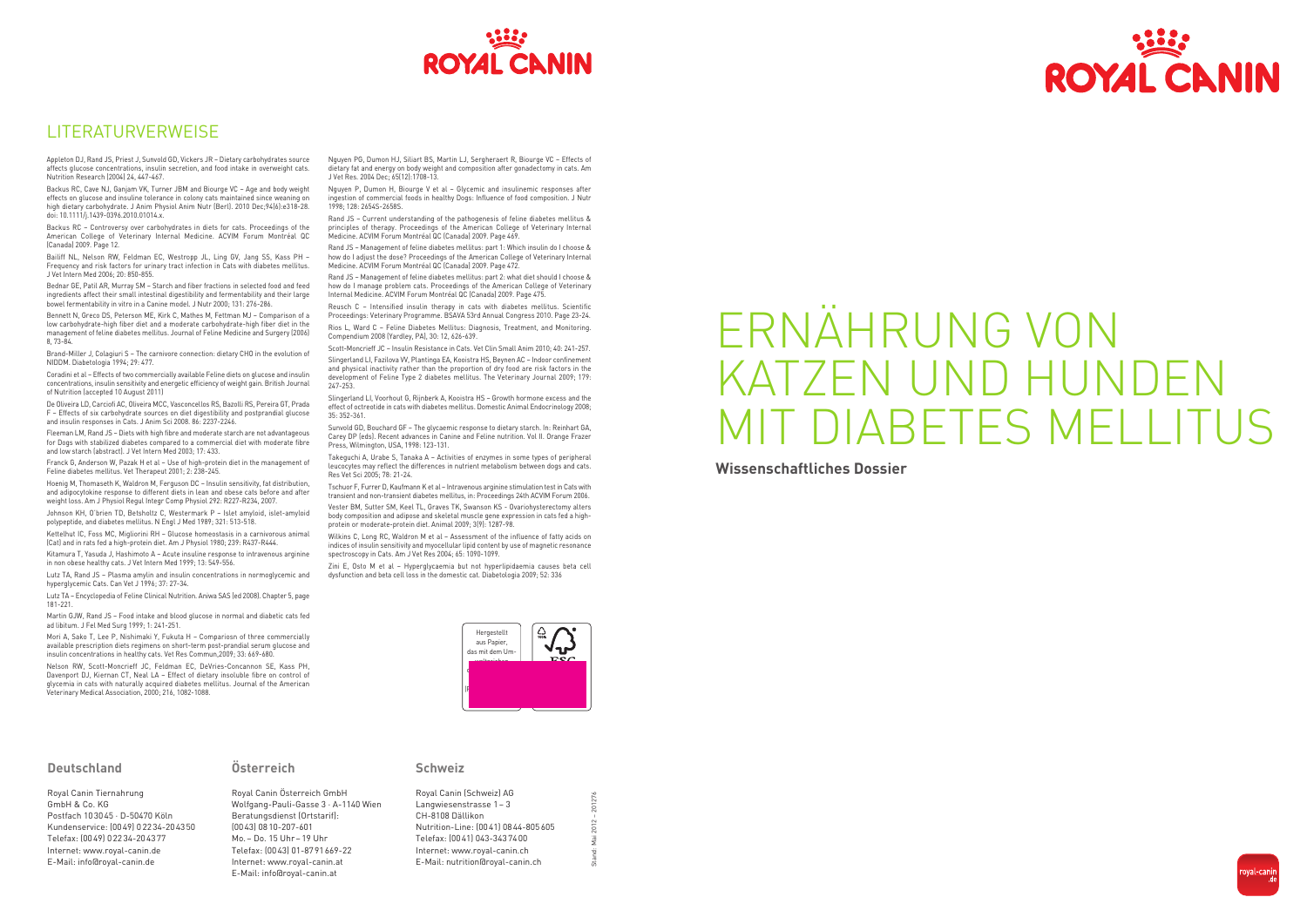## DIABETES MELLITUS IST EINE HÄUFIGE UND SCHWERWIEGENDE ERKRANKUNG BEI HUNDEN UND KATZEN. IN DER REGEL IST EINE MEDIKAMENTÖSE BEHANDLUNG ERFORDERLICH.

1 Wenn wir über Diabetes mellitus bei Hunden und Katzen sprechen, ist es manchmal etwas heikel, dieselben Bezeichnungen zu verwenden, die in der Humanmedizin üblich sind. Anstelle von Typ-1 Diabetes und Typ-2 Diabetes sollten wir in der Tiermedizin vorzugsweise von absolutem oder relativem Insulinmangel (oder insulinunabhängigem und insulinabhängigem Diabetes mellitus) sprechen.

2 Ein hoher diätetischer Proteingehalt ist sehr vorteilhaft, um die fettfreie Muskelmasse zu fördern, den Ansatz von Fettgewebe einzuschränken und die postprandiale Hyperglykämie zu limitieren.

3 Kohlenhydrate werden FÄLSCHLICHERWEISE als eine Ursache für Diabetes mellitus verantwortlich gemacht. Wissenschaftliche Untersuchungen zeigen jedoch, dass dies nicht zutrifft und dass diese Hypothese durch keinerlei Evidenzen gestützt wird. Extrudierte Tiernahrung (Trockenfuttermittel) löst Diabetes mellitus nicht aus.

4 Die wissenschaftliche Literatur spricht in der Regel ganz allgemein von Kohlenhydraten. Leider fehlen aber meist jegliche Angaben zu den tatsächlich verdaulichen Kohlenhydraten, also denjenigen Kohlenhydraten, die in Glukose umgewandelt werden, die dann als Energiequelle für die Körperzellen genutzt wird. Stärke gehört zu den Kohlenhydraten, Kohlenhydrat bedeutet aber nicht nur Stärke. Hier liegt ein erheblicher Unterschied.

5 Ein geringer Stärkegehalt in einer Diätnahrung für Diabetes mellitus erleichtert die Kontrolle der Erkrankung. Dies spielt eine wichtige Rolle im Rahmen der täglichen Behandlung von Diabetespatienten.

6 Adipositas ist eine Hauptursache von Insulinresistenz und sollte deshalb sowohl bei Hunden als auch bei Katzen prioritär behandelt werden. Ebenso wie bei uns Menschen ist Adipositas – und damit auch Diabetes mellitus – eine bei Hunden und Katzen in unserer modernen Gesellschaft zunehmende Erkrankung.

7 Adipositas ist die Hauptursache des felinen Diabetes mellitus (frühe Entwicklung eines relativen Insulinmangels oder NIDDM (Non Insulin Dependent Diabetes mellitus), der zur fortschreitenden Entwicklung eines absoluten Insulinmangels oder IDDM (Insulin dependent Diabetes melliuts) führt). Ein obligatorischer Bestandteil des therapeutischen Managements ist deshalb die Begrenzung der täglichen Energieaufnahme bei adipösen Tieren bzw. die Beibehaltung eines moderaten diätetischen Energiegehaltes bei Katzen mit normalem Body Condition Score.

8 Der feline Diabetes mellitus sollte stets so früh wie möglich und sehr aggressiv medikamentös (mit Insulin) behandelt werden. Nur so besteht die Chance, einen möglicherweise bestehenden relativen Insulinmangel zu einem "insulingesunden" Zustand umzukehren. Ist die Behandlung eines felinen Diabetes mellitus dagegen nicht ausreichend aggressiv, wird sich zwangsläufig und fortschreitend ein endgültiger, absoluter Insulinmangel entwickeln.

9 Das aktuelle DIABETIC Sortiment für Hunde und Katzen umfasst Trocken- und Feuchtnahrungen. Diese entsprechen den heute gültigen Empfehlungen zum Nährstoffprofil und zur Energiedichte für Hunde und Katzen mit Diabetes mellitus.

## 01 DIÄTETIK BEI DIABETES MELLITUS: **KERNPUNKTE**

## KATZEN MIT DIABETES MELLITUS

Auch die Ernährung spielt eine sehr wichtige Rolle. Die Wissenschaft hat sich in den vergangenen zehn Jahren erheblich weiterentwickelt, und unser Wissen über diese Erkrankung hat sich deutlich vermehrt, so dass wir die Fakten heute wie folgt zusammenfassen können:

## DIÄTETISCHE ÜBERLEGUNGEN BEI FELINEM DIABETES MELLITUS

kungen im Rahmen der Behandlung des felinen Diabetes mellitus haben können (Slingerland et al, 2009).

Herausgefunden wurde unter anderem, dass sich proteinreiche Futtermittel vorteilhaft auf eine Erhöhung der fettfreien Körpermasse und eine Reduzierung der postprandialen Hyperglykämie auswirken.

### KOHLENHYDRATE

Die Katze ist ein echter Karnivore und unterscheidet sich dadurch sehr deutlich vom omnivoren Hund. Die natürliche Nahrung wild lebender Feliden (z.B. Mäuse) enthält rund 70–80% Wasser. Auf der Basis der Trockensubstanz enthält diese natürliche Nahrung etwa 55–60% Protein, 35% Fett und weniger als 10% Kohlenhydrate. Übliche kommerzielle Trockenfuttermittel haben einen höheren prozentualen Kohlenhydratanteil, weil dies für den Extrusionsprozess erforderlich ist.

Die ideale Kombination von Makronährstoffen (Protein, Fett, Kohlenhydrate) für die Fütterung diabetischer Katzen ist zwar nach wie vor nicht bekannt, eine kohlenhydratarme und proteinreiche Ernährung scheint jedoch die postprandiale Hyperglykämie und die postprandiale Insulinkonzentration bei gesunden Katzen zu reduzieren (Rand, 2009–3). Allgemein anerkannt ist, dass kohlenhydratarme / proteinreiche Futtermittel zu einer besseren klinischen Kontrolle, einem reduzierten Insulinbedarf und erhöhten diabetischen Remissionsraten führen (Rand, 2009 – 3). Mehrere Untersuchungen weisen darauf hin, dass kohlenhydratarme / proteinreiche Futtermittel vorteilhafte Wirmindern und die Erholung von einer Glukosetoxizität unterstützen. Dennoch ist die tatsächliche Bedeutung von Kohlenhydraten in der Nahrung für Katzen nach wie vor umstritten (Backus, 2009). Die Hypothese, nach der ein hoher diätetischer Kohlenhydratgehalt bei der Katze zur Entstehung von Diabetes mellitus führt, scheint ihren Ursprung zumindest teilweise in einem Artikel aus dem Jahr 1994 mit dem Titel "The carnivore connection: dietary CHO in the evolution of NIDDM" (Brand, 1994) zu haben, demzufolge Katzen insulinresistenter sind als andere Spezies und sich Diabetes mellitus bei Katzen als Folge einer Fütterung mit kohlenhydratreicher Nahrung entwickelt.

#### DIE KOHLENHYDRATKONTROVERSE BEI DER KATZE

Sowohl veterinär- als auch humanmedizinische Wissenschaftler haben die Effekte verschiedener Diäten (mit unterschiedlichen Kohlehydratanteilen) auf die glykämische Kontrolle bei diabetischen Patienten evaluiert. Kohlenhydratarme Diäten unterstützen die glykämische Kontrolle bei Typ-2-Diabetes mellitus, indem sie die Hyperglykämie

Die Hypothese, nach der diätetische Stärke eine Ursache des felinen Diabetes mellitus ist, wurde aus Argumenten abgeleitet (Backus, 2010), die von Brand Miller und Colagiuri in ihrem Artikel "The Carnivore connection: dietary carbohydrate in the evolution of NIDDM (Non Insulin Dependent Diabetes mellitus)" präsentiert worden waren. Besagter Artikel wurde ursprünglich geschrieben, um unterschiedliche Prädispositionen verschiedener Gruppen von Menschen für Diabetes mellitus zu erklären, er kommt aber unter anderem zu der Schlussfolgerung, dass Katzen als strikte Karnivoren relativ insulinresistent sind. In der Folge wurde fälschlicherweise angenommen, dass Katzen prädisponiert für Diabetes mellitus sind, wenn sie kohlenhydratreich gefüttert werden. Die im "Carnivore Connection"-Artikel zitierte Literatur unterstützt das Vorkommen einer generellen Insulinresistenz bei Katzen aber keineswegs eindeutig. Allzu schnell wurde angenommen, dass die humanmedizinische These von diätetischen Kohlenhydraten als Ursache von Diabetes mellitus auch bei der Katze gelten müsse.

Die These der Insulinresistenz bei Katzen wird durch die im Artikel zitierte Literatur jedoch nicht wirklich gestützt. Im Wesentlichen wird davon ausgegangen, dass eine hohe Kohlenhydrataufnahme zu einer übermäßigen Stimulation der pankreatischen Beta-Zellen führt, die wiederum eine fortschreitende Dysfunktion, eine Erschöpfung und einen Verlust dieser Zellen zur Folge hat. In der Tat wird beobachtet, dass eine experimentell induzierte Hyperglykämie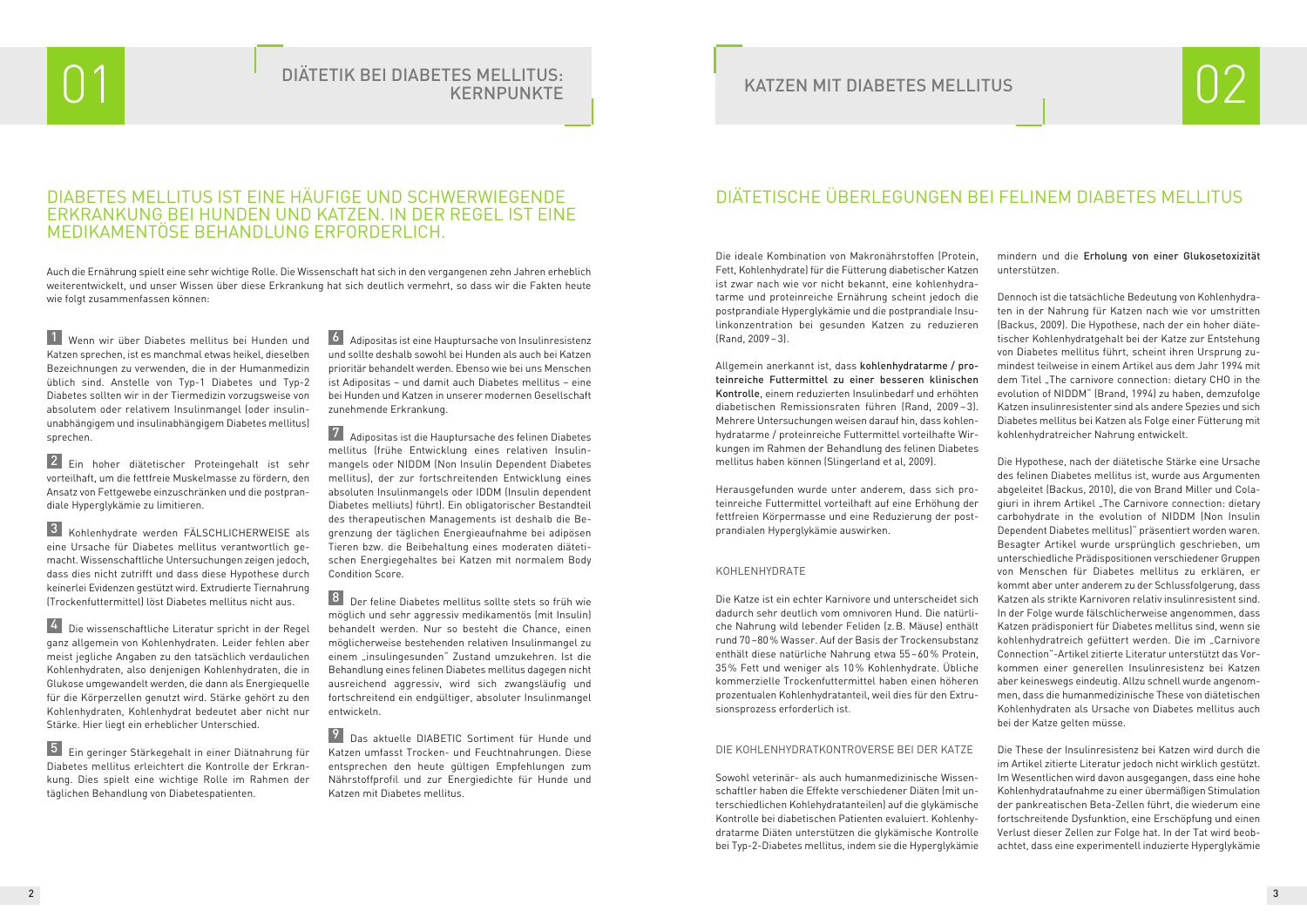#### **FEHLEN EINER POSTPRANDIALEN HYPERGLYKÄMIE BEI KATZEN, DIE MIT EINEM PROTEINREICHEN FUTTERMITTEL GEFÜTTERT WERDEN (54 % PROTEIN UND 8 % KOHLENHYDRATE IN DER TROCKENMASSE)**

Nach 24stündigem Fasten erhielten die Katzen Zugang zu einer Testmahlzeit, die 50 % ihrer normalen Tagesaufnahme entsprach. Die Testmahlzeit wurde über 10 Minuten angeboten, und in diesem Zeitraum wurde sämtliches angebotene Futter aufgenommen. Dargestellt ist die Blutglukosekonzentration bei 10 gesunden Katzen unmittelbar vor und zu verschiedenen Zeitpunkten nach der Testmahlzeit.



Eine Studie zeigt, dass der in extrudierten Trockenfuttermitteln für Katzen enthaltene Stärkegehalt eine derartige Hyperglykämie offenbar nicht hervorruft (de Oliveira et al, 2008). Der Effekt auf die Insulinkonzentration scheint darauf hinzuweisen, dass bei der Katze eine stärkere Beta-Zellstimulation durch diätetische Kohlenhydrate als durch diätetische Proteine stattfindet, die Ursachen und die Folgen für die Gesundheit gehen aus den zitierten Studien jedoch nicht klar hervor. Es scheint, dass die Insulin- und Glukoseantwort bei der Katze nicht signifikant variieren, wenn diätetische Kohlenhydrate durch Proteine ersetzt werden. Beim Menschen kommt es zu einer stärkeren Insulinantwort auf Kohlenhydrate als auf Proteine, obgleich Menschen im Allgemeinen nicht als insulinresistent oder intolerant gegenüber Kohlenhydraten gelten (Backus 2009). In einem erst vor kurzem erschienenen Artikel (Backus et al., 2010) wird erwähnt, dass die Plasmainsulinantwort bei Katzen auf einen "hohen" diätetischen Kohlenhydratgehalt nicht generell höher ist als die Antwort auf einen "hohen" diätetischen Proteinanteil.

bei der Katze schädliche Auswirkungen auf die pankreatischen Beta-Zellen hat (Zini et al, 2009). In dieser experimentellen Studie wurden diese Zustände aber mit einer hochgradigen, dauerhaften und intravenös induzierten Hyperglykämie hervorgerufen, also unter Voraussetzungen, die unter praktischen Bedingungen nicht vorkommen.

#### WARUM SIND PROTEINE SO VORTEILHAFT BEI FELINEM DIABETES MELLITUS?

Eine insuffiziente Insulinsekretion und eine eingeschränkte Insulinsensitivität sind die zentralen Störungen bei felinem Diabetes mellitus. In jüngsten Studien mit dem IVGTT (Intra Venous Glucose Tolerance Test) zeigen die Insulinprofile bei lebenslanger Fütterung extrudierter Trockenfuttermittel keine signifikanten Unterschiede zwischen jungen Katzen (< 3 Jahre) und Katzen mittleren Alters (4–7 Jahre) mit ähnlichem Körpergewicht (Backus 2009). Ferner zeigten diese Untersuchungen, dass der Anteil des von Besitzern diabetischer oder gesunder Katzen eingesetzten Trockenfutters kein Risikofaktor für die Entwicklung von Diabetes mellitus war. Eine späte Insulinantwort nach einem IVGTT gilt als Hinweis für eine pankreatische Beta-Zelldysfunktion und Insulinresistenz.

Bei schlanken gesunden Katzen gibt es darüber hinaus keine klare Evidenz, dass die Kohlenhydratlast von Trockenfuttermitteln pankreatische Beta-Zellen schädigt oder die Insulinsensitivität beeinträchtigt (Backus et al., 2010). Die Ergebnisse jüngster Kurzzeit-Längsschnittstudien sprechen vielmehr dafür, dass das Gegenteil der Fall ist. So konnte gezeigt werden, dass die initiale Plasmainsulinantwort auf infundierte Dextrose bei Katzen nach Fütterung von fettreicher Nahrung niedriger ist als nach Fütterung kohlenhydratreicher Nahrung. Zusammenfassend betrachtet zeigen Dr. Backus' Ergebnisse, dass eine Zunahme des Körpergewichts die prädiabetischen Zustände einer Insulinresistenz und einer Dysfunktion der Insulinsekretion mit höherer Wahrscheinlichkeit induziert als eine Fütterung mit Trockenfuttermitteln.

Katzen, die mit einer proteinreichen Nahrung (54% Protein in der TM) gefüttert werden, zeigen keine postprandiale Hyperglykämie (Martin et al., 1999), außer wenn der Ration relativ große Mengen von Einfachzuckern zugesetzt werden.

#### **EINFLUSS DER NAHRUNG AUF DIE POSTPRANDIALE HYPERGLYKÄMIE BEI 12 KATZEN**



Diabetische Katzen, die eine proteinreiche Nahrung erhalten, erreichen eine bessere metabolische Kontrolle als Katzen, die eine kohlenhydratreiche Nahrung bekommen (Franck et al, 2001). Der Einsatz proteinreicher Diäten unterstützt darüber hinaus die Reduzierung der postprandialen Hyperglykämie (Kettelhut et al., 1980; Tschuor et al., 2006).

#### AMINOSÄURE TAURIN

Katzen haben im Allgemeinen einen hohen Bedarf an essenziellen Aminosäuren (Lutz 2008). Es konnte jedoch noch nie nachgewiesen werden, dass Taurinmangel ein möglicher kausaler Faktor ist, der zur Entstehung von Diabetes mellitus beiträgt.

Die den positiven Effekten von proteinreichen und kohlenhydratarmen Diäten zugrunde liegenden Mechanismen hängen vermutlich mit einer Abnahme der Konzentration von IGF-1 (Insulin-like Growth Factor) zusammen. IGF-1 soll den Blutzuckerspiegel senkende Eigenschaften haben, andererseits fördert es unter Umständen eine Insulinresistenz.

#### GLYKÄMISCHER INDEX (GI)

Beim Menschen ist der GI nicht unbedingt eine praxisgerechte Richtlinie für die Beurteilung von Nahrungsmitteln, weil sich die Werte je nach Zusammensetzung der Mahlzeit, der Verarbeitungsmethode und der Zubereitungsmethode (Kochen etc.) unterscheiden können. Zudem können die experimentell ermittelten Daten auch von Individuum

zu Individuum unterschiedlich sein. Bei Tieren kann die Ernährung zwar besser kontrolliert werden, dennoch wird der glykämische Index für kommerzielle Trockenfuttermittel nicht beschrieben; sondern kommt lediglich in der Bewertung der Rohstoffe zum Einsatz.

#### GLUKONEOGENESE

Bei der Katze wird die Glukoneogenese aus Aminosäuren selbst im Falle einer mangelhaften Proteinzufuhr nicht herabreguliert (Lutz, 2008).

Die Aktivität glukoneogenetischer Enzyme ist bei Katzen sehr viel höher als bei Hunden (Takeguchi et al, 2005). Auf der anderen Seite scheint bei der Katze ein Mangel an hepatischer Glukokinase (GK) vorzuliegen. Ursache ist eine niedrige hepatische GK-Expression oder eine niedrige GK-Aktivität. Katzen haben eine geringe Aktivität der "GK regulierenden Proteine". Zudem ist die Regulation nicht mit einer hohen GK-Aktivität assoziiert, wie dies bei anderen Spezies der Fall wäre. Man nimmt deshalb an, dass andere glykolytische Schlüsselenzyme (einschließlich Hexokinase / "HK") eine niedrige GK-Aktivität vielleicht zum Teil kompensieren können. So wird bei der Katze eine höhere HK-Aktivität festgestellt als bei Hunden (Lutz, 2008).

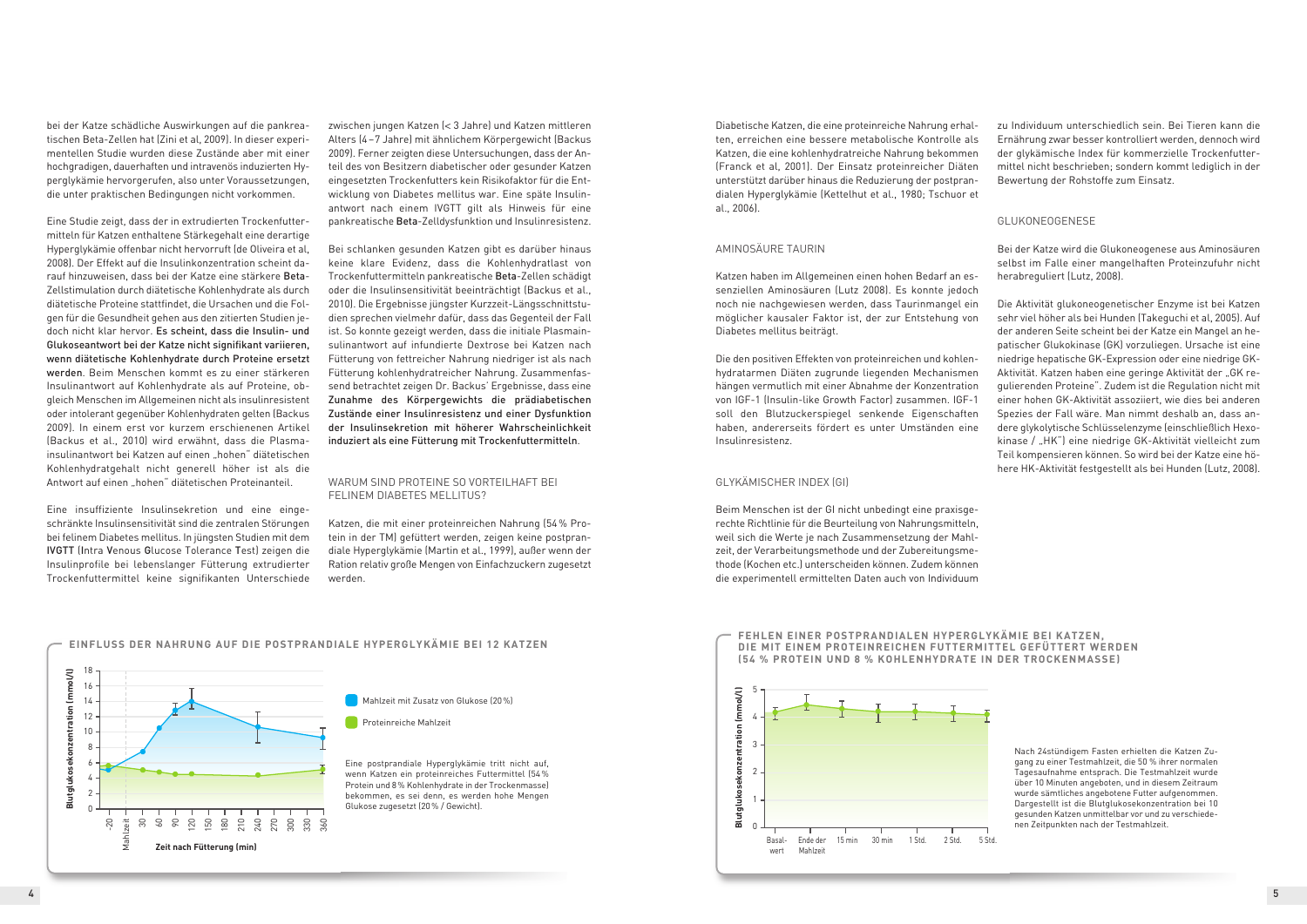#### ABSTRACT

Untersucht wurden die Effekte von Futtermitteln mit unterschiedlichen Stärkequellen auf die scheinbare fäkale Verdaulichkeit sowie auf die Glukose- und Insulinantworten bei Katzen. Sechs experimentelle Diätfuttermittel mit einem Stärkegehalt von 35% wurden extrudiert und enthielten je einen der folgenden Inhaltsstoffe: Maniokmehl, Braureis/Bruchreis, Mais, Sorghum, Erbsen oder Linsen. Das Experiment wurde an 36 Katzen durchgeführt mit sechsfacher Replikation pro Diätfuttermittel im Rahmen eines vollständigen randomisierten Blockdesigns. Die Diät mit Braureis wies eine höhere Verdaulichkeit der Trockenmasse, der organischen Substanz und der Bruttoenergie auf als die Diäten mit Sorghum, Mais, Linsen und Erbsen (P < 0,05). Bezüglich der Stärkeverdaulichkeit hatte die Diät mit Braureis höhere Werte (98,6%) als die Diäten mit Sorghum (93,9%), Linsen (95,2%) und Erbsen (96,3%) (P < 0,05); Insgesamt lag die Stärkeverdaulichkeit aber bei allen Diäten > 93% und weist damit darauf hin, dass Katzen trotz des niedrigen Kohlenhydratgehaltes ihrer natürlichen karnivoren Nahrung diesen Nährstoff effektiv verdauen können, wenn er auf die geeignete Weise in Form von Trockenfutterkroketten verarbeitet ist. Die mittlere und maximale Glukosekonzentration und die Area under curve der Glukosekonzentration waren höher bei der Diät auf Maisbasis als bei den Diäten auf der Basis von Maniokmehl, Sorghum, Linsen und Erbsen (P < 0,05). Die Diät auf Maisbasis führte zu höheren Werten für die mittlere inkrementelle Glukosekonzentration (10,2 mg/dl), die maximale inkrementelle Glukosekonzentration

(24,8mg/dl) und die inkrementelle Area under curve (iAUC) der Glukosekonzentration (185,5 mg.dl(-1).h(-1)) als die Diät auf Linsenbasis (2,9 mg/dl, 3,1 mg/dl und -40,4 mg.dl(-1).h (-1); p < 0,05). Im Vergleich mit den Basiswerten stimulierte nur die Maisdiät einen Anstieg der Glukoseantwort, der 4 und 10 Stunden nach der Mahlzeit auftrat (P < 0,05). Die Diät auf Maisbasis führt zu höheren Werten für die maximale inkrementelle Insulinkonzentration und die inkrementelle Area under the curve (iAUC) für Insulin als die Diät auf Linsenbasis (P < 0,05). Die Insulinkonzentrationen im Plasma stiegen jedoch in Relation zu den Basalwerten bei Katzen, die Diäten auf der Basis von Mais, Sorghum, Erbsen oder Braureis bekamen (P < 0,05). Die Variationen bei der Verdaulichkeit und bei der postprandialen Antwort können mit Unterschieden in der chemischen Zusammensetzung der Stärkequellen erklärt werden, einschließlich des Fasergehalts und der Körnchenstruktur. Aber auch Unterschiede in der chemischen Zusammensetzung der verschiedenen Diäten spielen eine Rolle. Diese Daten legen nahe, dass Stärke bei Katzen einen geringeren Effekt auf die postprandialen Glukose- und Insulinantworten hat als beim Hund und beim Menschen. Eine Erklärung hierfür sind die metabolischen Besonderheiten bei der Spezies Katze, die zu einer Verlangsamung und Verlängerung der Stärkeverdauung und der Stärkeabsorption führen können. Dadurch führt Stärke zu verzögerten und weniger stark ausgeprägten Glukose- und Insulinantworten.

#### J ANIM SCI. 2008 SEP;86(9):2237-46. EPUB 2008 MAY 9.

Effekte von sechs Kohlenhydratquellen auf die Verdaulichkeit und die postprandialen Glukose- und Insulinantworten bei Katzen.

(Effects of six carbohydrate sources on diet digestibility and postprandial glucose and insulin responses in cats.) de-Oliveira LD, Carciofi AC, Oliveira MC, Vasconcellos RS, Bazolli RS, Pereira GT, Prada F (Sao Paulo State University, Faculty of Agrarian and Veterinary Sciences, Jaboticabal, SP 14884-900, Brazil)

#### MINIMIERUNG POSTPRANDIALER GLUKOSEAUSSCHLÄGE

Neben dem Körpergewicht allein hat auch die Ernährung einen deutlichen zusätzlichen Einfluss auf den postprandialen Blutzuckeranstieg. Eine hohe Kohlenhydrataufnahme (50% der Kalorien) fördert die postprandiale Glykämie, insbesondere, wenn die Kohlenhydratquelle einen hohen glykämischen Index aufweist.

Messmethode beim Menschen:



- Testperson erhält die Menge eines Nahrungsmittels, die 50g Kohlenhydrate enthält und verzehrt diese innerhalb von 13 Minuten
- Blutzuckerspiegel wird über die folgenden 2 –3 Stunden gemessen: Bestimmung der Fläche unter der Konzentrations-Zeit-Kurve (Area under the Curve = AUC)
- Versuch wird wiederholt mit 8–10 Individuen • Glykämischer Index (GI) = Quotient der Flächen unter der Kurve (als Integral berechnet) Testnahrungsmittel / Kontrolle (Glukose = 100 %)
- Einteilung: < 55: niedriger GI zwischen 55 und 70: mittlerer GI > 70: hoher GI

Zeit

Beim Menschen ist der GI nicht unbedingt eine praxisgerechte Richtlinie für die Beurteilung von Nahrungsmitteln, weil sich die Werte je nach Zusammensetzung der Mahlzeit, der Verarbeitungsmethode und der Zubereitungsmethode (Kochen etc.) unterscheiden können. Zudem können die experimentell ermittelten Daten auch von Individuum zu Individuum sehr unterschiedlich sein. Bei Tieren sind die Ergebnisse zuverlässiger, weil deren Nahrung besser kontrolliert werden kann.

#### ADIPOSITAS

Jüngste Übersichtsarbeiten zu Risikofaktoren für Krankheiten bei Katzen, die zur klinischen Untersuchung vorgestellt wurden, beschreiben Zusammenhänge zwischen Übergewicht (hoher Body Condition Score) und einem erhöhten Diabetes mellitus-Risiko (Backus, 2009).

Eine gute Erklärung für diesen Zusammenhang ist die Beobachtung einer mit der Zunahme von Körperfett bei der Katze einhergehenden Reduzierung der Glukosetoleranz, Erhöhung der Insulinresistenz und Symptomen einer pankreatischen Beta-Zelldysfunktion. Adipositas führt bei der Katze zu einer deutlichen Abnahme der Insulinsensitivität. Bei adipösen Katzen sollte also die diätetische Energiezufuhr reduziert werden, um eine Gewichtsabnahme zu erreichen. Ein Gewichtsverlust verbessert die Insulinsensitivität und kann den Insulinbedarf reduzieren. Bei einigen Katzen kann eine diabetische Remission bereits nach einer Gewichtsabnahme und einer kurzzeitigen Insulinbehandlung erreicht werden.

An dieser Stelle sei auch nochmals betont, dass für die Reduzierung des Diabetes-Risikos bei der Katze die Prävention von Übergewicht offenbar wichtiger ist, als das Vermeiden von Trockenfuttermitteln (Backus et al., 2010).

KOHLENHYDRATE BEI ADIPOSITAS – EIN KONTROVERSES THEMA

Postuliert wird, dass eine hohe diätetische Kohlenhydrataufnahme bei der Katze über die Förderung von Körperfettablagerungen diabetogen wirkt (Backus, 2009). Diese Hypothese steht jedoch im Widerspruch zu dem, was wir bei Omnivoren beobachten. Hier bewirkt nämlich eine hohe diätetische Fettzufuhr eine stärkere Körperfettzunahme als eine hohe diätetische Kohlenhydrataufnahme. Bei Katzen wurde fälschlicherweise angenommen, dass die Fütterung extrudierter Trockenfuttermittel das Adipositasrisiko eher erhöht als Feuchtfuttermittel mit niedrigerem Kohlenhydratanteil. Berücksichtigt werden muss hierbei aber auch die Möglichkeit falscher Fütterungspraktiken und der Faktor Energiedichte als Ursache für die unterschiedlichen Risiken bei unterschiedlichen Ernährungsformen.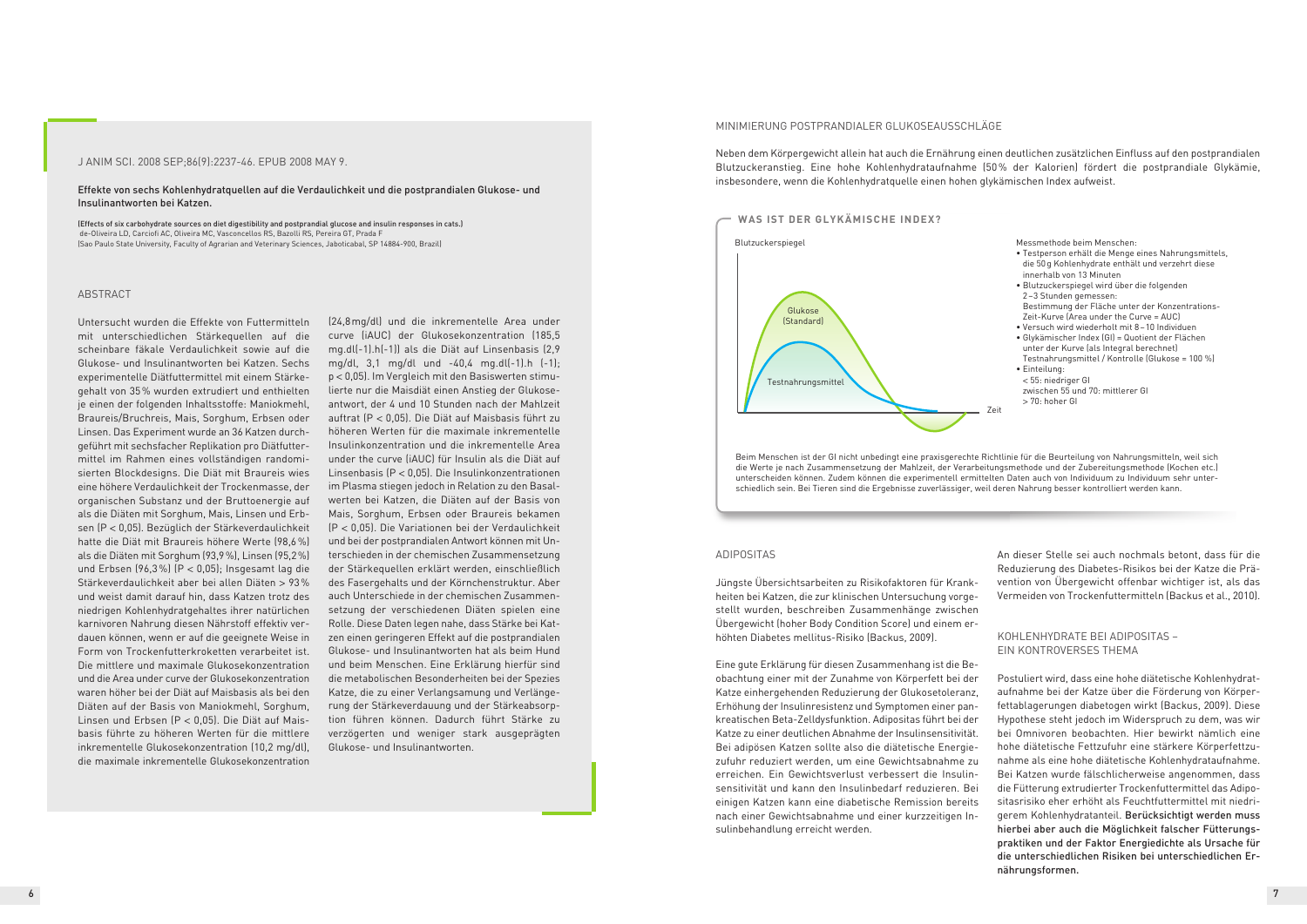Beweisend hierfür sind jüngste Studien, in denen Fett durch Kohlenhydrate ersetzt wurde. Die Ergebnisse dieser Studien stützen die Hypothese, derzufolge der diätetische Kohlenhydratgehalt eine Ursache von Adipositas bei Katzen ist, nicht. Eine Erhöhung des diätetischen Kohlenhydratgehaltes im Austausch gegen Fett kann darüber hinaus die Gewichtszunahme im Anschluss an die Kastration bei *ad libitum* Fütterung abmildern (Nguyen et al, 2004).

Das Ersetzen diätetischer Kohlenhydrate durch Protein scheint hilfreich für eine Gewichtsabnahme und für die Behandlung des insulinunabhängigen Diabetes mellitus bei Katzen (Backus 2009). Die Grundpfeiler der Diabetes mellitus-Therapie bei der Katze sind die Insulinbehandlung und die Fütterung einer proteinreichen Nahrung (Reusch 2010). Wahrscheinliche Ursache für die positive Wirkung einer proteinreichen Ernährung bei diesen Patienten ist die im Vergleich zu Kohlenhydraten geringere Effizienz der Energieverwertung von Proteinen (Hoening et al, 2007).

Dennoch ist bei der Behandlung der Adipositas mit proteinreichen Diäten Vorsicht geboten, denn eine jüngste Studie über *ad libitum* gefütterte junge, weibliche Katzen weist darauf hin, dass das Ersetzen von Kohlenhydraten durch Proteine die Gewichtszunahme nach Kastration nicht verhindert. Die Ergebnisse dieser Arbeit stimmen überein mit früheren Beobachtungen, nach denen in jedem Fall auch eine Energierestriktion erforderlich ist, um einen wirksamen Gewichtsverlust bei adipösen Katzen zu erreichen, wenn diätetische Kohlenhydrate durch Proteine ersetzt werden (Vester B. et al. 2009).

Die diätetische Empfehlung lautet daher: Hoher Proteingehalt mit Energierestriktion und Sättigungseffekt.

#### FASERN

Die Fasermenge in einem Diätfuttermittel für diabetische Katzen kann eine große Rolle spielen.

Über bislang noch nicht geklärte Mechanismen können diätetische Fasern die gastrointestinale Glukoseabsorption verzögern, die postprandialen Schwankungen der Blutzuckerkonzentration reduzieren und dadurch die glykämische Kontrolle verbessern (Mori et al., 2009). Ngyen und Mitarbeiter (1998) berichten, dass lösliche Fasern, die im Darm visköse Lösungen bilden, die postprandiale Blutzuckerkurve abflachen. Die Ursache ist wahrscheinlich eine verlangsamte Magenentleerung und eine verringerte Stärkeabbaurate durch pankreatische Alpha-Amylase,

ABER diese Effekte werden hauptsächlich bei Zusatz von gereinigten Fasern zu den Mahlzeiten beschrieben (Nguyen et al., 1998).

Unlösliche Fasern können die glykämische Kontrolle bei diabetischen Katzen verbessern (Feldman et al., 2004).

Bennett et al. (Bennett et al., 2006) berichten, dass der Einsatz faserreicher Futtermittel für die Verbesserung der glykämischen Kontrolle bei diabetischen Katzen vorgeschlagen wird. Grundlage für diese Empfehlung sind humanmedizinische Studien, die zeigen, dass Fasern die Kohlenhydratabsorption im Darm verlangsamen, die gastrointestinalen Passagezeiten und die Insulinsensitivität peripherer Gewebe positiv beeinflussen können. Erwähnt wird eine Studie (Neslon et al., 2000), die reduzierte Blutzuckerwerte – präprandial und 12 Stunden postprandial – bei diabetischen Katzen beschreibt, die ein faserreiches Dosenfutter bekamen (12% Fasern auf Basis der Trockensubstanz) im Vergleich zu Katzen, die ein Futtermittel mit geringem Faseranteil (1% Fasern in der Trockensubstanz) und höherem Kohlenhydratgehalt erhielten. Es wurden jedoch keine Unterschiede beim Insulinbedarf zwischen beiden Gruppen festgestellt! Genau an diesem Punkt entzündet sich aktuell eine neue kontroverse Debatte über Kohlenhydrate (Slingerland et al. 2009; Backus 2009). Diabetische Katzen neigen dazu, auf einen hohen Kohlenhydratgehalt in der Nahrung mit einem stärkeren postprandialen Blutzuckeranstieg zu reagieren, nicht jedoch mit einer entsprechend hohen Insulinantwort, was möglicherweise auf die Glukosetoxizität zurückzuführen ist, die die Insulinsekretion hemmt. Dennoch gelten Kohlenhydrate als ein wahrscheinlicher Adipositas fördernder Faktor, auch wenn die Energie hierbei der wesentliche Faktor zu sein scheint (Backus 2009).

Je mehr die Bauchspeicheldrüse zur Sekretion von Insulin angeregt wird, desto mehr neigt sie zur Erschöpfung, was letztlich zu weiter ansteigender Glukosetoxizität führt. Der Kohlenhydratanteil in der täglichen Ration von Katzen mit Diabetes mellitus sollte deshalb reduziert werden.

#### FETTSÄUREN

Ein Diätfuttermittel mit hohem Gehalt an n-3 PUFA (Poly Unsaturated Fatty Acids; mehrfach ungesättigten Fettsäuren) kann Untersuchungen zufolge die Langzeitkontrolle des Blutzuckerspiegels verbessern und den Insulinspiegel im Plasma senken (Wilkins et al, 2004). Dagegen haben gesättigte Fettsäuren nachteilige Effekte auf die Blutzuckerkontrolle.

Insgesamt weisen die Ergebnisse (Slingerland et al, 2009) darauf hin, dass der Anteil von Trockenfutter an der Nahrung einer Katze möglicherweise kein unabhängiger Risikofaktor für die Entwicklung von Typ-2-Diabetes mellitus ist, während dies bei eingeschränkter körperlicher Bewegung und einer auf die Wohnung beschränkten Lebensweise ("indoor") durchaus der Fall ist.

#### INDOOR-LEBENSWEISE UND KÖRPERLICHE AKTIVITÄT

Bei der Suche nach den möglichen Ursachen für die Entwicklung des felinen Typ-2-Diabetes mellitus gelten einer Hypothese zufolge die hohe Aufnahme von Trockenfuttermitteln für Katzen und ein Mangel an körperlicher Bewegung als die beiden zentralen Faktoren.

Mit der zunehmenden Domestizierung und Urbanisierung hat sich die Katze von einem jagenden Tier, das sich von proteinreichen Beutetieren ernährt, zu einem eher sesshaften Tier, das mit kohlenhydratreicher Nahrung versorgt wird, entwickelt (Slingerland et al, 2009). Gut bekannt ist heute, dass körperliche Aktivität einen starken Einfluss auf die Entwicklung des Typ-2-Diabetes beim Menschen hat. Betrachten wir die Ernährung als Risikofaktor für die Entwicklung des humanen Typ-2-Diabetes, so spielt möglicherweise nicht allein der Gesamtkaloriengehalt eine Rolle, sondern auch die Zusammensetzung der Nahrung und der Energieverbrauch des Individuums.

Beschrieben werden unterschiedliche glykämische Antworten bei der Fütterung von Katzen mit Futtermitteln verschiedener Kohlenhydratquellen (Appleton et al, 2004).

Überraschenderweise räumen die Autoren (Slingerland et al, 2009) ein, dass die Ergebnisse ihrer Studie zum Teil widersprüchlich sind und zu berücksichtigen ist, dass Behandlung und Prävention des felinen Diabetes mellitus nicht notwendigerweise denselben unten beschriebenen diätetischen Ansatz verlangen.

Während die Reduzierung der diätetischen Kohlenhydratmenge keinen Einfluss auf die Insulinsensitivität hat, berichten frühere Studien, dass die Anzahl diabetischer Katzen, die das Stadium der Remission erreichten, höher war unter den Tieren, die kohlenhydratarme Diäten bekamen (Bennett et al., 2006). Die Reduzierung der Kohlenhydratmenge in Diäten führte tendenziell dazu, die für die "Entsorgung" von Nährstoffen bei gesunden Katzen notwendige Menge an Insulin zu vermindern. Die vorteilhaften Effekte kohlenhydratarmer und proteinreicher Diäten bei der Behandlung des felinen Diabetes mellitus können also durch die Abnahme des Insulinbedarfes bedingt sein. Bei gesunden Katzen ist die Insulinsekretion nicht eingeschränkt, und ein erhöhter Insulinbedarf infolge einer erhöhten Zufuhr diätetischer Kohlenhydrate kann somit vom Organismus gedeckt werden. Ob nun dieser erhöhte Insulinbedarf tatsächlich ein Risikofaktor für die Entwicklung von Diabetes mellitus ist, muss erst noch herausgefunden werden. Und genau dies ist der Punkt, an dem diese Hypothese von der genannten Studie (Slingerland et al, 2009) nicht gestützt wird.

Auch Dr. Backus bestätigte später beim ACVIM Forum 2009, dass es keinen Beweis dafür gibt, dass die Langzeitfütterung kohlenhydratreicher Futtermittel bei Katzen die Insulinsensitivität oder -produktion herabsetzt (Backus et al. 2009).

Die Ergebnisse von Slingerland et al. (2009) scheinen zu bestätigen, dass eine Behandlung mit Glucocorticoiden oder Progestagenen ein Risikofaktor für die Entwicklung von Diabetes mellitus ist. Zudem unterstreichen sie die Tatsache, dass es sich bei einer *ad libitum* Fütterung um einen Risikofaktor für die Entwicklung von Adipositas und somit indirekt für Diabetes mellitus handelt.

### WARUM IST KÖRPERLICHE INAKTIVITÄT EIN RISIKOFAKTOR FÜR DIE ENTWICKLUNG VON DIABETES MELLITUS?

Vor dem Hintergrund, dass Insulinresistenz bekanntermaßen einer der wichtigsten beitragenden Faktoren für Diabetes mellitus ist, konnte beim Menschen gezeigt werden, dass die Turnoverrate des intramuskulären Triacylglycerol-Pools (Triacylglycerole = Triglyceride oder TG) eine wichtige Determinante der Insulinsensitivität ist. Die Turnoverrate ist gekoppelt an die oxidative Kapazität des Skelettmuskels und hängt daher direkt von der körperlichen Aktivität des Individuums ab. Regelmäßige körperliche Bewegung verändert zudem die Zusammensetzung des Muskels zu Gunsten von Muskelfasern mit der höchsten Sensitivität für Insulin. Darüber hinaus steigert Bewegung die Muskelmasse, verbessert die Vaskularisierung des Muskelgewebes und fördert die Expression des Gens, das für das Glukose-Transportprotein "4" kodiert. Schließlich induziert körperliche Bewegung die Translokation des Glukose-Transportprotein-4 zur Plasmamembran im Skelettmuskel. Bei Katzen konnte darüber hinaus gezeigt werden, dass eine *ad libitum* Futteraufnahme zu einem Anstieg sowohl der intramyozellulären als auch der extramyozellulären Lipide führt. Sobald sie adipös sind, zeigen Katzen eine Verminderung der Insulinsensitivität, für die der erhöhte intramuskuläre Triglyzerid-Pool verantwortlich sein kann.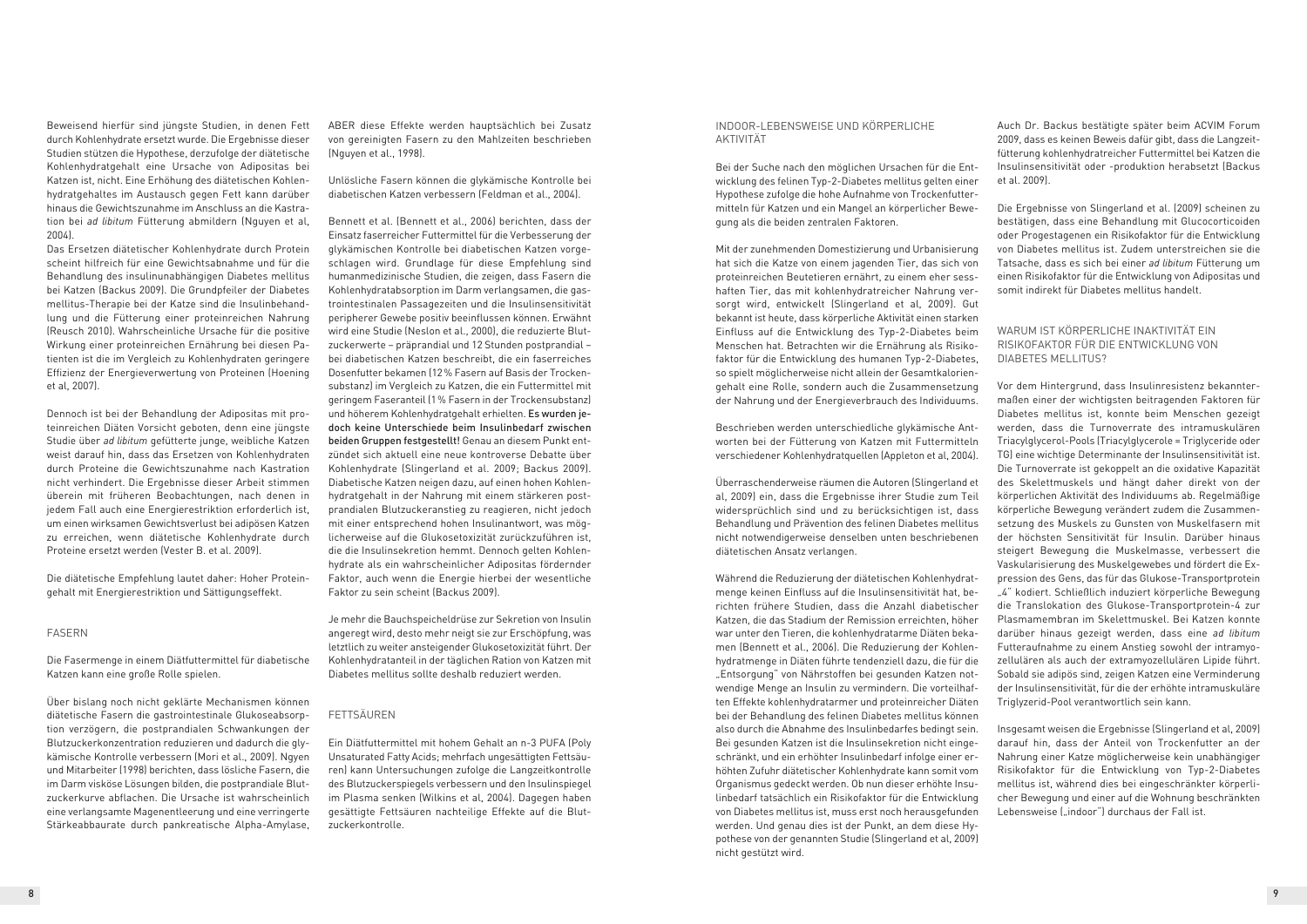#### **ZUSAMMENFASSUNG**

#### **ZWEI GRUNDLEGENDE PRINZIPIEN MÜSSEN BEI EINEM DIÄTFUTTERMITTEL FÜR KATZEN MIT DIABETES MELLITUS BEACHTET WERDEN:**

**1. Prävention oder Behandlung von Adipositas 2. Minimierung postprandialer Glukose-Peaks**

Darüber hinaus wird Insulin nach Bedarf verabreicht, um die Hyperglykämie so früh wie möglich zu begrenzen oder zu stoppen. Je länger eine Hyperglykämie besteht, desto

schneller kommt es zur Erschöpfung der Beta-Zellen und desto wahrscheinlicher ist die Entstehung eines irreversiblen, Insulin abhängigen Diabetes mellitus.

## BEISPIELE FÜR EIN PROTOKOLL ZUR BEHANDLUNG DIABETISCHER KATZEN *(Ettinger et al., 2010)*

- Diagnose des Diabetes mellitus (Hyperglykämie, Glukosurie, erhöhter Fruktosaminspiegel)
- Routinemäßige Labordiagnostik (großes Blutbild, Serumbiochemie, Harnanalyse, Harnkultur)
- Röntgenaufnahmen, abdominale Sonographie, feline Pankreaslipase-Immunreaktivität nach Indikation
- Absetzen diabetogener Arzneimittel
- Einleitung der Behandlung mit Intermediärinsulin / Langzeitinsulin (Caninsulin/Vetsulin, Lantus\*): 1 bis 2 Einheiten / Katze zweimal täglich, abhängig vom Körpergewicht, Grad der klinischen Symptome und Grad der Hyperglykämie
- Einleitung der Behandlung begleitender Erkrankungen (z. B. Harnwegsinfektion, Stomatitis / Gingivitis)
- Verordnung der diätetischen Behandlung mit einem proteinreichen, kohlenhydratarmen Diätfuttermittel. Unter der Voraussetzung, dass keine anderen Erkrankungen den Diabetes mellitus in die zweite Reihe rücken lassen: 45–60 kcal/kg/Tag. Bei Übergewicht wird ein Gewichtsverlust von 1–2% pro Woche angestrebt.
- Beratung und Instruktion des Besitzers (ca. 60 Minuten)
- Schriftliche Informationen zur Erkrankung und Nachsorge

#### KONTROLLUNTERSUCHUNG EINE WOCHE NACH DER DIAGNOSE

- Vor der Untersuchung: Insulingabe und Fütterung zu Hause, dann die Katze so schnell wie möglich in die Praxis bringen
- Vorbericht, klinische Untersuchung, Körpergewicht
- Blutzuckerbestimmung alle 1 bis 2 Stunden über den Rest des Tages
- Bestimmung des Fruktosaminspiegels
- Anpassung der Insulindosierung nach Indikation: 0,5 bis 1,0 Einheiten / Injektion. Im Falle eines Somogyi-Effektes oder bei offener Hypoglycämie: Dosisreduzierung um mindestens 50%.

#### KONTROLLUNTERSUCHUNG DREI WOCHEN NACH DER DIAGNOSE

• Vorbericht, klinische Untersuchung, Körpergewicht, Blutzuckerkurve, Fruktosaminbestimmung, Dosisanpassung

- Einführung in das Home Monitoring und Instruktion über alle relevanten technischen Aspekte (erfordert mindestens eine halbe Stunde)
- Besitzer sollte den Nüchtern-Blutzuckerspiegel ihrer Katze zweimal pro Woche messen und einmal im Monat ein Blutzucker-Tagesprofil erstellen.

#### KONTROLLUNTERSUCHUNG SECHS BIS ACHT WOCHEN NACH DER DIAGNOSE

- Vorbericht, klinische Untersuchung, Körpergewicht, Blutzuckerkurve, Fruktosaminbestimmung, Dosisanpassung. Eine Blutzuckerkurve ist unter Umständen nicht erforderlich, wenn es der Katze offensichtlich klinisch gut geht, wenn die Blutzuckermessung in zeitlicher Nähe zur Insulingabe bei 10 bis 15 mmol/l (180 bis 270 mg/dl) liegt und wenn Fruktosamin zwischen 350 und 450 µmol/l liegt.
- Überprüfung der Technik der Besitzer, die Home Monitoring durchführen. Diagnostische Tests auf zugrunde liegende Erkrankungen (Hyperadrenokortizismus, Hypersomatotropismus), wenn typische klinische Symptome vorhanden sind.

#### KONTROLLUNTERSUCHUNG ZEHN BIS ZWÖLF WOCHEN NACH DER DIAGNOSE

• Wiederholung aller Maßnahmen der Kontrolluntersuchung 6–8 Wochen nach der Diagnose

#### WEITERE KONTROLLUNTERSUCHUNGEN ALLE VIER MONATE

• Wiederholung aller Maßnahmen der Kontrolluntersuchung 6–8 Wochen nach der Diagnose

#### ZIELE DER THERAPIE

- Klinische Symptome: Rückgang von Polyurie / Polydipsie und Polyphagie, normales Körpergewicht
- Blutzuckerkonzentration: Im Idealfall zwischen 15 mmol/l [270 mg/dl] (vor Insulingabe) und 5 mmol/l [90 mg/dl) (Nadir)
- Fruktosaminkonzentration: Im Idealfall zwischen 350 und 450 µmol/l (bitte beachten: die Fruktosaminkonzentration ist die am wenigsten wichtige Variable für die Beurteilung der metabolischen Kontrolle)

Hintergrund: Die Fruktosaminkonzentration im Serum ist abhängig von der Glukosekonzentration im Plasma und wird im Rahmen der Diagnostik für die Beurteilung der Blutzuckerkontrolle bei Tieren mit Diabetes mellitus herangezogen. Trotz des engen Zusammenhangs zwischen Adipositas und Diabetes mellitus werden Effekte des Körpergewichts und der Körperkondition auf den Fruktosaminspiegel bei klinisch gesunden Katzen nicht beschrieben.

Ziel: Das Ziel der Studie war die Beurteilung der Effekte des Körpergewichts, des Body Condition Score (BCS), des Geschlechts und des Alters auf die Fruktosaminkonzentration im Serum gesunder Katzen.

Methoden: Körpergewicht, Body Condition Score und die Fruktosaminkonzentration wurden bei 84 klinisch gesunden Katzen bekannten Alters privater Besitzer bestimmt (50 kastrierte Kater, 33 kastrierte weibliche Katzen und eine intakte weibliche Katze). Die Katzen wurden prospektiv in die Studie aufgenommen.

Ergebnisse: Das mittlere Körpergewicht, der mediane Body Condition Score und die mittlere Fruktosaminkonzentration der 84 untersuchten Katzen lagen bei 5,4 kg, 5/9 bzw. 268,7 ± 45.5 µmol/l (Bereich 197–399). Das Körpergewicht korrelierte schwach, aber signifikant mit der Fruktosaminkonzentration  $(r = 0.26; P = 0.02)$  während der Body Condition Score nicht mit der Fruktosaminkonzentration korrelierte. Katzen mit einem Körpergewicht > 5,4 kg und Katzen mit einem BCS > 5/9 hatten höhere mittlere Fruktosaminkonzentrationen als Katzen < 5,4 kg und Katzen mit einem BCS < 5/9. Katzen, die gemäß ihres Körpergewichts (KG ≥ 4,0 kg) der Kategorie normalgewichtig bis adipös zugeordnet wurden, hatten höhere mittlere Fruktosaminspiegel als Katzen der Kategorie "mager" (KG < 4,0 kg). Bei Kurzhaarhauskatzen galt dasselbe für den Body Condition Score: Katzen mit BCS ≥ 4/9 hatten höhere mittlere Fruktosaminspiegel als Katzen mit BCS < 4/9. Kater hatten signifikant höhere mittlere Fruktosaminkonzentrationen im Serum als weibliche Katzen (285,1 ± 45,3 gegenüber 244,5 ± 33,9 µmol/l, P < 0,001). Das Alter hatte keinen Einfluss auf die Fruktosaminkonzentrationen.

Schlussfolgerungen: Das Körpergewicht korreliert positiv mit der Fruktosaminkonzentration im Serum, und magere Katzen haben niedrigere Fruktosaminkonzentrationen als normalgewichtige oder adipöse Katzen. Im Unterschied zu früheren Untersuchungen lagen die mittleren Fruktosaminkonzentrationen bei Katern höher als bei weiblichen Katzen, sogar wenn Kater und weibliche Katzen auf der Grundlage von Körpergewicht, Body Condition Score und Alter gematched wurden.

# INSULINMANAGEMENT<br>BEI FELINEM DIABETES MELLITUS

Die Auswirkungen von Körpergewicht, Body Condition Score, Geschlecht und Alter auf die Serumkonzentration von Fruktosamin bei klinisch gesunden Katzen

(The effects of body weight, body condition score, sex, and age on serum fructosamine concentrations in clinically healthy cats) *GILOR C*, Veterinary Clinical Pathology Volume 39, Issue 3 pages 322–328, September 2010



<sup>\*</sup> Verschiedene Studien in den letzten Jahren weisen darauf hin, dass die Remissionsrate mit der Anwendung von Lantus höher ist als mit Caninsulin. Lantus ist ein Humaninsulinanalogon (U 100/ml Insulin) und für die Anwendung bei der Katze nicht registriert. Das Therapieprotokoll entspricht dem von Caninsulin.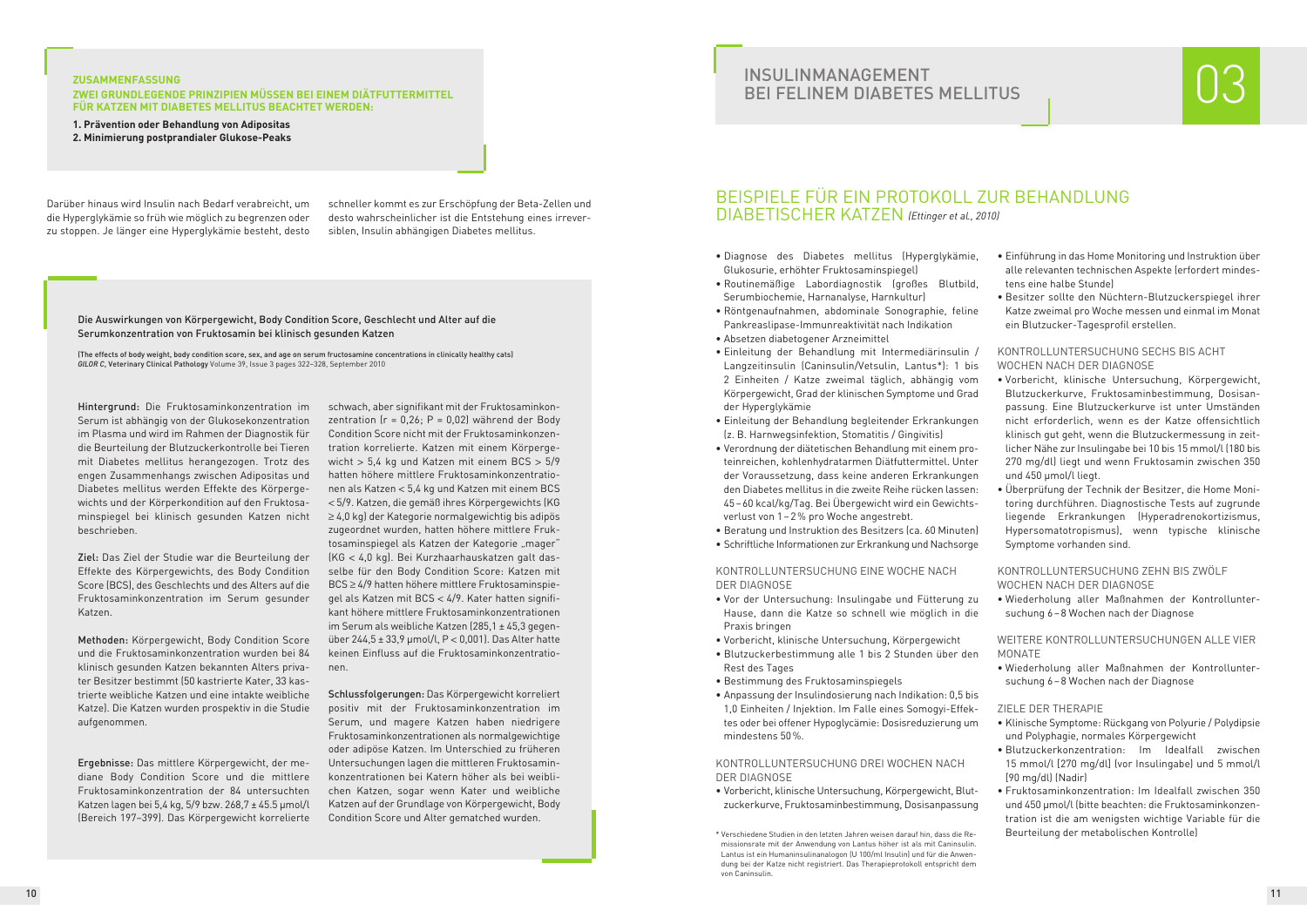#### DAS FOLGENDE PROTOKOLL IST EIN VEREINFACHTES BEISPIEL DAFÜR, WIE DIABETES MELLITUS IN EINIGEN TIERARZTPRAXEN BEHANDELT WIRD.

#### **GRAFIK 1: INTERPRETATION DER BLUTPARAMETER FRUKTOSAMIN UND GLUKOSE\***

## STÄRKE, KOHLENHYDRATE UND NFE\*

#### **INSULINTHERAPIE: BESPRECHEN UND ÜBER-PRÜFEN SIE FOLGENDE PUNKTE ZUSAMMEN MIT DEM TIERBESITZER:**

- **• Richtiges Mischen und Aufziehen?**
- **• Subkutane Injektion? Korrekte Durchführung?**
- **• Aufbewahrung des Insulins?**
- **• Richtige Dosierung/Skalierung auf der Spritze?**

## BEI DIABETES MELLITUS MUSS DER STÄRKEGEHALT DER NAHRUNG REDUZIERT WERDEN

- Stärke gehört zu den Kohlenhydraten
- Kohlenhydrat bedeutet nicht unbedingt Stärke!
- N.F.E ist der Nitrogen Free Extract (Stickstoff freier Extrakt) der Weender Futtermittelanalyse, in etwa gleichzusetzen mit dem Kohlenhydratanteil

- N.F.E. = 100% (Protein% + Fett% + Rohasche + H<sub>2</sub>O + Rohfaser)
- Häufig werden ausschliesslich Rohfasern angegeben.
- Häufig werden die Gehalte von Kohlenhydraten, nicht der Stärkegehalt angegeben! Das ist bedauerlich, da Stärke ein kritisches Element beim felinen Diabetes mellitus ist.
- N.F.E. wird mit Hilfe der Rohfasern berechnet
- N.F.E. gibt keinen Hinweis auf den Stärkegehalt

• 100% -  $(P\% + F\% + Rohasche + H<sub>2</sub>O + T.D.F.)$ = verdauliche Stärke



1 Aggressive Insulinbehandlung  $\rightarrow$  zweimal täglich (0,1 bis 0,5 IE / kg Körpergewicht)

#### N.F.E. KANN MIT DEN PRODUKTDATEN BERECHNET WERDEN

2 Angepasste und gleich bleibende Diät (proteinreich / kohlenhydratarm / moderater Fettgehalt / moderater Energiegehalt / eher faserreich / exakte Rationierung / hohe Akzeptanz für eine hohe Compliance)

3 Besitzer bitten, gelegentlich Glukose- und Ketonkörpergehalt im Harn zu kontrollieren (mehrere Proben über 24 h, die Mehrzahl sollte keine Glukose enthalten). Bei Ketonkörpern, permanenter Glukosurie oder vollständig fehlender Nachweisbarkeit von Glukose im Harn (Hypoglykämie) Abklärung durch Blutuntersuchung (siehe Grafik 1)

4 Klinische Untersuchung und Blutuntersuchung eine Woche später (dann 3 Wochen, 6–8 Wochen, 10–12 Wochen nach Therapiebeginn, dann alle 4 Monate)

6 Glukosurie negativ  $\rightarrow$  Insulindosis halbieren  $\rightarrow$ zurück zu Schritt 3

> ROYAL CANIN GIBT SOWOHL ROHFASERN ALS AUCH T.D.F. AN

7 Reduktion der Insulindosis nach individuellen Ergebnissen (Glukosurie, Tagesprofil etc.)

8 Bei Remission (Blutzucker und Fruktosamin bei immer weiter reduzierter Insulindosis normal) Insulin vollständig absetzen

- T.D.F. bedeutet Total Dietary Fibres (diätetische Gesamtfasern)
- 100% (Protein% + Fett% + Rohasche +  $H_2O$  + Rohfasern) = NFE ≈ Kohlenhydrate

ABER

| Fruktosamin                                                                             | Glukose    | Interpretation                                   |  |
|-----------------------------------------------------------------------------------------|------------|--------------------------------------------------|--|
|                                                                                         |            |                                                  |  |
| Normal                                                                                  | Normal     | Ideale Einstellung                               |  |
| Erhöht                                                                                  | Erhöht     | Schlechte Einstellung, Insulindosis zu gering    |  |
| Erhöht                                                                                  | Normal     | Gute Einstellung aktuell, nicht vor 7 – 10 Tagen |  |
| Normal                                                                                  | Erniedrigt | Insulindosis zu hoch                             |  |
| *Bei allen Angaben zu Blutparametern laborspezifische Empfehlungen/Referenzen beachten. |            |                                                  |  |





Bestimmung des Fruktosaminspiegels 5 (siehe Grafik 1)